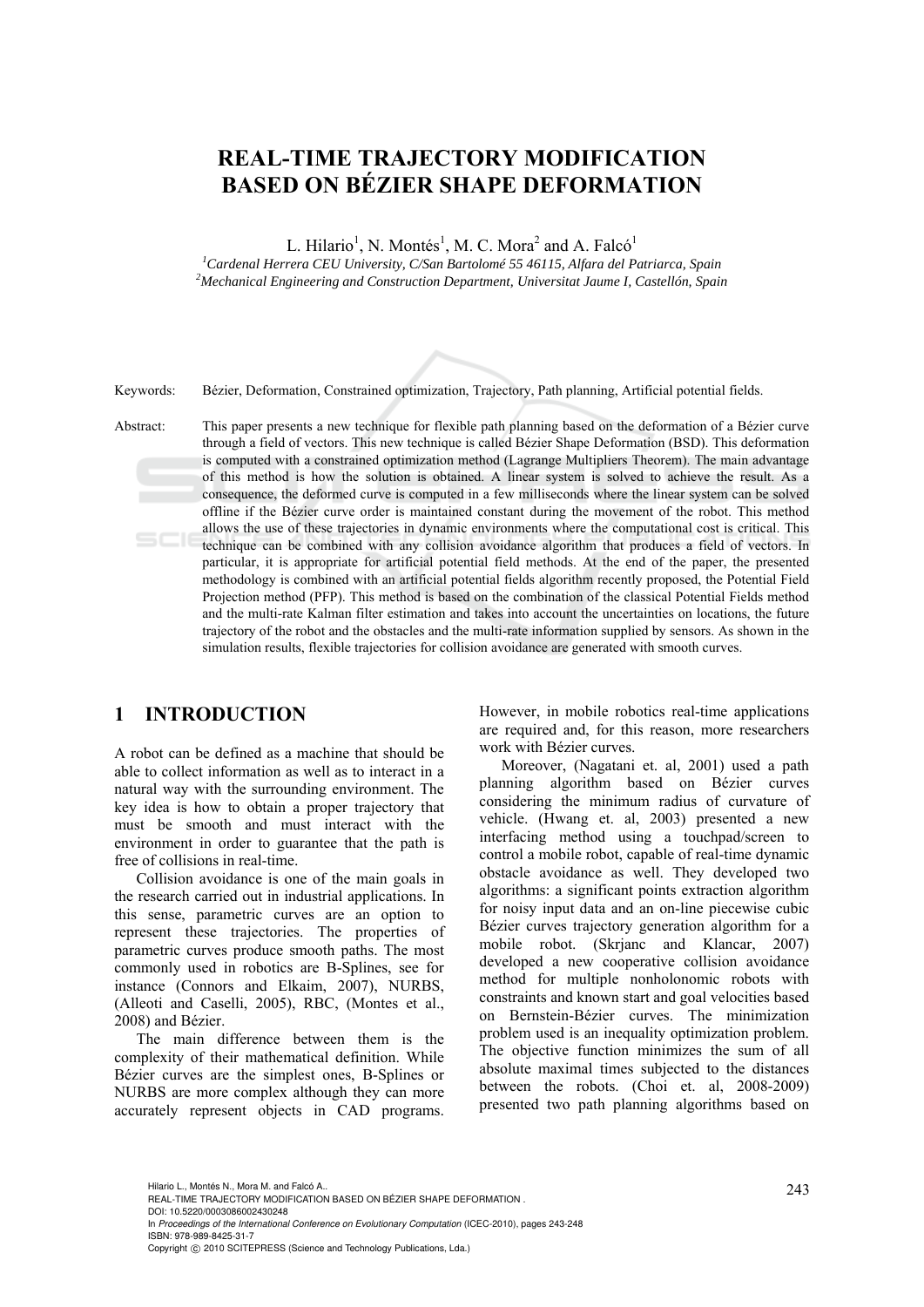Bézier curves for autonomous vehicles with waypoints and corridor constraints. In this paper a mathematical problem of constraint optimization is used. The cost function is the curvature of the Bézier curve to obtain resulting paths with larger radii of curvature. (Lizarraga and Elklaim, 2008) used Bézier curves for generating spatially deconflicted paths for multiple UAVs (unmanned aerial vehicles). The critical issue addressed is that of guaranteeing that all the paths lie inside a predefined airspace volume. Bézier curves represent a natural tool for meeting this requirement (convex hull's property). The path generation problem is formulated as a constrained optimization problem over a finite optimization set and solved using standard MATLAB optimization tools. In this case, the cost function penalizes excessive lengths; the vehicles must use the shortest possible path. The constraint of the problem is the distance between the multiple vehicles, as the generated paths must have a minimum separation among them. The problem is non-linear and the solution is obtained by numerical techniques.

Through these works we can conclude that an ideal solution is having a mathematical tool to obtain the deformation of the predefined trajectory, obtaining the modified curve in real time. In the literature, there is a similar research topic where all of the customary parametric curves are used, see (Meek et. al, 2003) for NURBS shape modification and (Fowler and Bartels, 1993) for B-Spline shape modification.

In (Xu et. al, 2002) the Bézier shape modification by constrained optimization based on the discrete coefficient norm is discussed. The problem of parametric curves shape modification by constrained optimization was proposed recently. (Wu and Xia, 2005) developed a new technique to modify a Bézier curve by minimizing the changes of the shape. This result was used by (Montés et. al, 2008) and it was improved and developed for Liquid Composite Moulding Processes. This is our previous work, defined as Bézier Shape Deformation (BSD). This method computes the modification of the shape defining a constraint optimization problem solved by the Lagrange Multipliers theorem. In this theorem a cost function is defined to minimize the distance between two curves and a set of constraints are used to obtain our aim. The principal constraint is how the modified curve passes through the "Target Point". The rest of constraints are necessary to obtain a smooth curve, for example, continuity and derivability on the full curve.The advantage of this method is the possibility to add as many different

constraints as necessary to obtain the best solution.

The current paper proposes a new path planning algorithm that has the ability to interact with the environment. This fact is able due to the combination of a proposed mathematical tool, called BSD, and an algorithm that gives repulsive forces. In the present work we use a very recent work in this field, (Mora et al., 2007).

This paper is organized as follows: Section 2 defines the Bézier curve and its useful properties for path planning. Section 3 develops the new technique called Bézier Shape Deformation (BSD). In Section 4, simulation results are given. Finally, Section 5 provides the conclusions and future work.

# **2 DEFINITIONS AND PRELIMINARY NOTATION**

The Bézier curve of degree *n*, given (*n*+1) control points,  $P_i$ , is defined to be

$$
\boldsymbol{\alpha}(t) = \sum_{i=0}^{n} \mathbf{P}_i \cdot B_{i,n}(t); t \in [0,1]
$$
 (1)

where *t* is a normalized time variable,  $0 \le t/T_{\text{max}} \le 1$ , and  $B_{ni}(t)$ , are called the Bernstein polynomials or Bernstein Basis functions of degree *n*.

$$
B_{i,n}(t) = \begin{cases} {n \choose i} (1-t)^{n-i} t^i; 0 \le i \le n \\ 0, \text{ otherwise} \end{cases}
$$
 (2)

Bézier curves have useful properties for path planning because: always pass through the first and the last control points, lie within the convex hull of the control points, they are tangent to the vector of the difference  $P_1$ - $P_0$  at the start point and the vector of the difference  $P_n - P_{n-1}$ , they can be translated and rotated by performing these properties on the control points and in any case a smooth curve is guaranteed.

The displacement of every control point is denoted as:  $\mathbf{\varepsilon} = [\mathbf{\varepsilon}_0 \cdots \mathbf{\varepsilon}_n]$ . The Bézier curve obtained modifying its controls points,  $S_{\epsilon}(\alpha(t))$ , is defined to be

$$
\mathbf{S}_{\varepsilon}(\boldsymbol{\alpha}(t)) := \sum_{i=0}^{n} (\mathbf{P}_i + \varepsilon_i) \cdot B_{n,i}(t)
$$
 (3)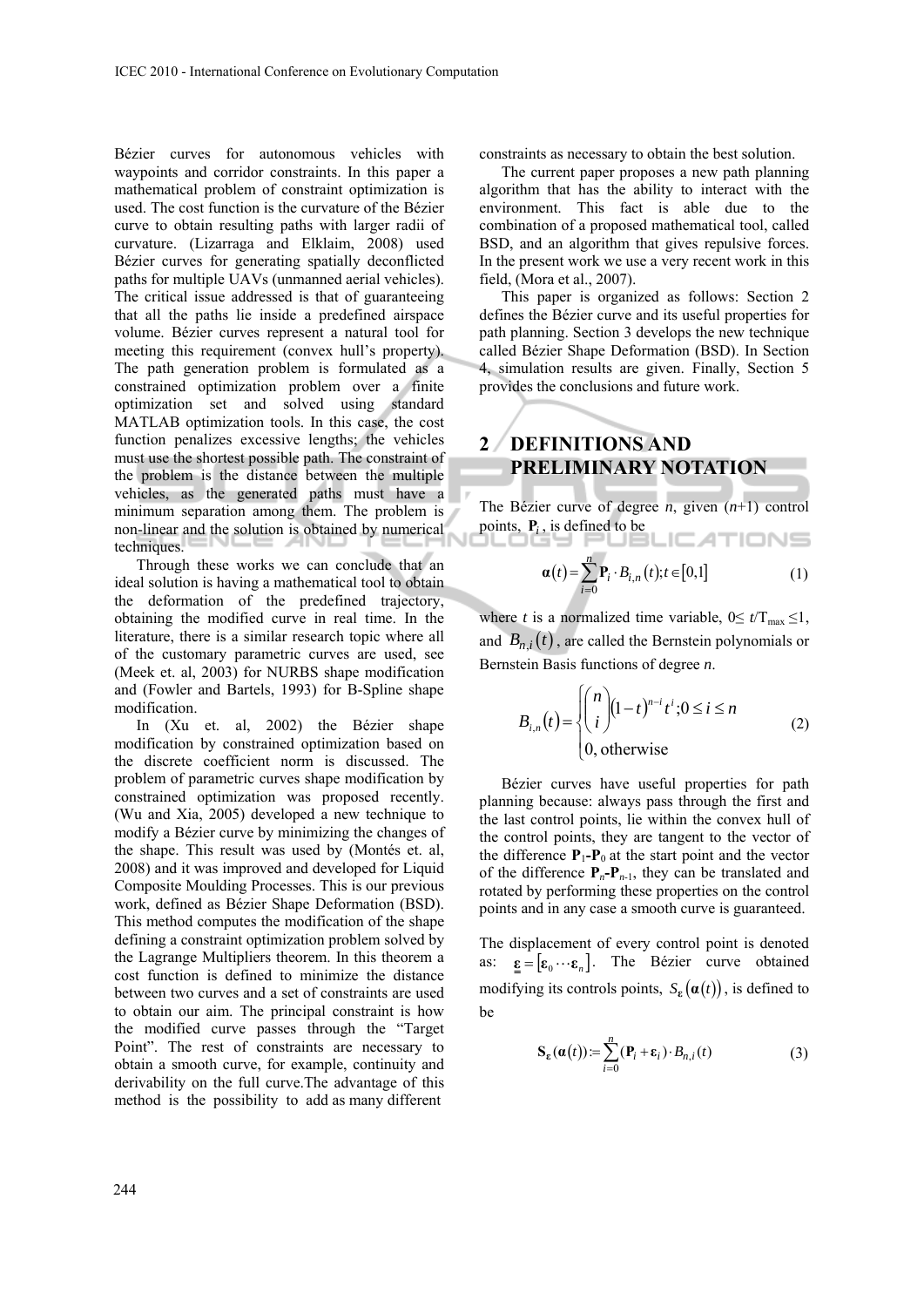$\mathcal{L}$ 

## **3 BÉZIER SHAPE DEFORMATION IN MOBILE ROBOTS AND OBSTACLES.**

To deform a given Bézier curve, we only need to change the control points, and then it is necessary to compute the perturbation  $\mathcal{E}_i$  of every control point. For that, a constraint optimization problem is proposed. Then, it is necessary to define a cost function to optimize and a set of constraints to obtain the desirable solution.

The cost function to optimize is defined as follows;

$$
\min_{\varepsilon} \int_{0}^{1} \left\| S_{\varepsilon}(\boldsymbol{\alpha}(t)) - \boldsymbol{\alpha}(t) \right\|_{2}^{2} dt = \min_{\varepsilon} \int_{0}^{1} \left\| \sum_{i=0}^{n} \varepsilon_{i} \cdot B_{n,i}(t) \right\|_{2}^{2} dt =
$$
\n
$$
= \min_{\varepsilon} \int_{0}^{1} \left( \sum_{i=0}^{n} \varepsilon_{i} \cdot B_{n,i}(t) \right)^{2} dt \tag{4}
$$

This function minimizes the changes of the shape minimizing the distance between both curves (see Figure 1).



Figure 1: The deformation of a Bézier curve.

A Bézier curve constructed using a large number of control points is numerically unstable (Skrjanc and Klancar, 2007). For this undesirable property it is necessary to concatenate two or more Bézier curves of second order to represent the full trajectory joining the initial and final positions of the mobile robot. The order of the Bézier curve must not be third or higher because it produces a loop or a cusp depending of the geometrical location of the control points.

$$
\min_{\underline{\epsilon}^{(1)}\cdots\underline{\epsilon}^{(k)}} \int_0^1 \sum_{l=1}^k \left\| \sum_{i=0}^n \epsilon^{(l)} \cdot B_{n,i}(t) \right\|_2^2 dt = \min_{\underline{\epsilon}^{(1)}\cdots\underline{\epsilon}^{(k)}} \sum_{l=1}^k \int_0^1 \left( \sum_{i=0}^{n_l} \epsilon^{(l)}_i B_{n_i,i}(t) \right)^2 dt \tag{5}
$$

Our goal is to develop a navigation algorithm that satisfies a set of constraints:

1.-The modified Bézier curve  $S_{\varepsilon}(\alpha(t))$  passes through the target point **T**. Thus, the curve satisfies the following constraint:

$$
\mathbf{T}_1^{(t)} - S_{\varepsilon} \big( \boldsymbol{\alpha}_t \big( t_1^{(t)} \big) \big) = 0, \cdots, \mathbf{T}_k^{(t)} - S_{\varepsilon} \big( \boldsymbol{\alpha}_t \big( t_k^{(t)} \big) \big) = 0 \tag{6}
$$

2.-To maintain the derivative property of the curve, derivative restrictions in the start and end points of the resulting concatenated curve are imposed to the constrained optimization method,

$$
\begin{aligned}\n\boldsymbol{\alpha}_1'(0) - \mathbf{S}_{\varepsilon}(\boldsymbol{\alpha}_1'(0)) &= 0 \Rightarrow n_1 \cdot (\boldsymbol{\varepsilon}_1^{(1)} - \boldsymbol{\varepsilon}_0^{(1)}) = 0 \;, \\
\boldsymbol{\alpha}_k'(1) - \mathbf{S}_{\varepsilon}(\boldsymbol{\alpha}_1'(1)) &= 0 \Rightarrow n_k \cdot (\boldsymbol{\varepsilon}_{n_k}^{(k)} - \boldsymbol{\varepsilon}_{n_k-1}^{(k)}) = 0\n\end{aligned} \tag{7}
$$

3.- Continuity has to be imposed in the joined points of the concatenated curves,

$$
\mathbf{S}_{\varepsilon}(\boldsymbol{a}_1(1)) - \mathbf{S}_{\varepsilon}(\boldsymbol{a}_2(0)) = 0, \cdots, \mathbf{S}_{\varepsilon}(\boldsymbol{a}_{k-2}(1)) - \mathbf{S}_{\varepsilon}(\boldsymbol{a}_{k-1}(0)) = 0 \tag{8}
$$

The evaluation of these equations is,

$$
\mathbf{S}_{\epsilon}(\boldsymbol{\alpha}_{i}(1)) = \mathbf{p}_{n_{i}}^{(l)} + \boldsymbol{\epsilon}_{n_{i}}^{(l)}, \cdots, \mathbf{S}_{\epsilon}(\boldsymbol{\alpha}_{i+1}(0)) = \mathbf{p}_{0}^{(l+1)} + \boldsymbol{\epsilon}_{0}^{(l+1)}
$$
(9)

4.- Derivability is also required,

$$
\mathbf{S}_{\varepsilon}(\mathbf{a}_1(1)) - \mathbf{S}_{\varepsilon}(\mathbf{a}_2(0)) = 0, \cdots, \mathbf{S}_{\varepsilon}(\mathbf{a}_{k-2}(1)) - \mathbf{S}_{\varepsilon}(\mathbf{a}_{k-1}(0)) = 0 \tag{10}
$$

$$
\mathbf{S}_{\varepsilon}(\mathbf{a}_{i}(1)) = n_{i} \cdot [(\mathbf{p}_{n_{i}}^{(l)} - \mathbf{p}_{n_{i}-1}^{(l)}) + (\mathbf{\varepsilon}_{n_{i}}^{(l)} - \mathbf{\varepsilon}_{n_{i}-1}^{(l)})] \n\mathbf{S}_{\varepsilon}(\mathbf{a}_{i+1}^{'}(0)) = n_{i+1} \cdot [(\mathbf{p}_{1}^{(l+1)} - \mathbf{p}_{0}^{(l+1)}) + (\mathbf{\varepsilon}_{1}^{(l+1)} - \mathbf{\varepsilon}_{0}^{(l+1)})]
$$
\n(11)

The Lagrange multipliers theorem is applied to solve the constrained optimization problem. The constraints are added to the cost function resulting in the Lagrange function defined as,

$$
L(\varepsilon_i) = g_1 + r_1 + r_2 + r_3 + r_4 \tag{12}
$$

The cost function is:

$$
g_1 = \int_0^1 \sum_{l=1}^k \left\| \sum_{i=0}^n \mathbf{\varepsilon}_i^{(l)} B_{n_l,i}(t) \right\|_2^2 dt \tag{13}
$$

The constraints are included in the Lagrange function as follows,

$$
r_{1} = \sum_{l=1}^{k} \sum_{j=1}^{r_{l}} \langle \lambda, \mathbf{T}_{j}^{(l)} - \mathbf{S}_{\varepsilon} \big( \boldsymbol{\alpha}_{l} \big( t_{j}^{(l)} \big) \big) \rangle \tag{14}
$$

$$
r_2 = \langle \lambda, \boldsymbol{\alpha}_1^\prime(0) - \mathbf{S}_{\varepsilon}(\boldsymbol{\alpha}_1^\prime(0)) \rangle + \langle \lambda, \boldsymbol{\alpha}_k^\prime(1) - \mathbf{S}_{\varepsilon}(\boldsymbol{\alpha}_k^\prime(1)) \rangle \qquad (15)
$$

$$
r_3 = \sum_{l=1}^{k-1} \langle \lambda, \mathbf{S}_{\varepsilon}(\boldsymbol{\alpha}_l(1)) - \mathbf{S}_{\varepsilon}(\boldsymbol{\alpha}_{l+1}(0)) \rangle \tag{16}
$$

$$
r_4 = \sum_{l=1}^{k-1} \langle \lambda, \mathbf{S}_{\varepsilon}(\boldsymbol{\alpha}'_l(1)) - \mathbf{S}_{\varepsilon}(\boldsymbol{\alpha}'_{l+1}(0)) \rangle \tag{17}
$$

This function depends on these variables,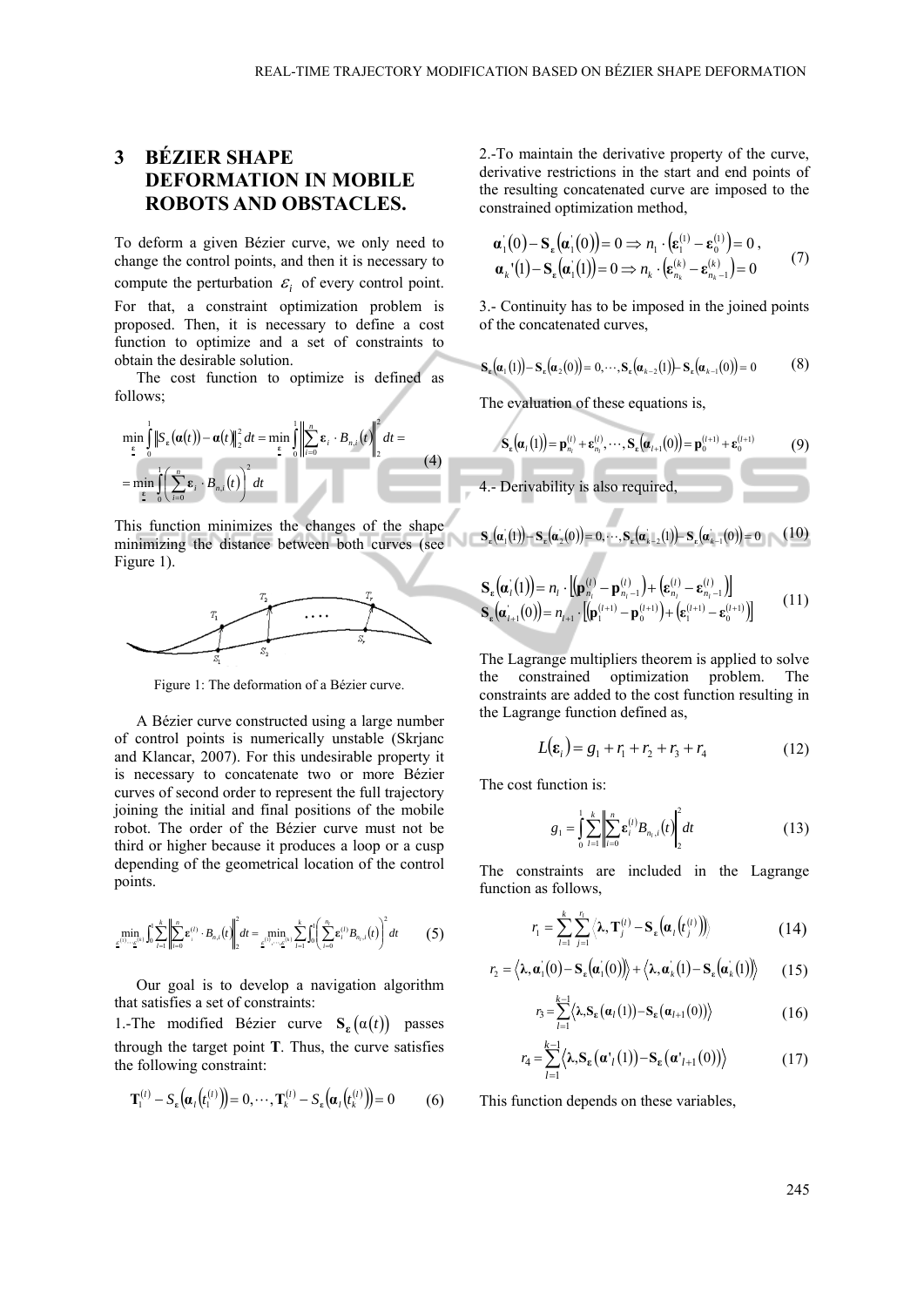$$
L = L(\varepsilon^{(1)}, \dots, \varepsilon^{(k)}, \lambda) \tag{18}
$$

The number of the constraints depends on the number of the concatenated Bézier curves,

$$
\sum_{l=1}^{k} r_l + 1 + 1 + (k - 1) + (k - 1) \tag{19}
$$

The problem is solved making zero the partial derivatives of the Lagrange function,

$$
\begin{cases}\n\frac{\partial L}{\partial \mathbf{\varepsilon}}^{(i)} = 0\\ \n\frac{\partial L}{\partial \mathbf{\lambda}} = 0\n\end{cases}
$$
\n(20)

In this way, a system of linear equations is obtained,

#### $A \cdot X = b$

The characteristics of this system are:

1.- The variable vector is a column vector,

$$
S = \mathbf{N} \mathbf{X} = \begin{bmatrix} e^{(0)} \\ \vdots \\ e^{(k)} \end{bmatrix} \quad \text{and} \quad T \in \mathbf{C}^{(21)}
$$

2.- The independent vector is a column vector too,

$$
\mathbf{b}^T = \left[ \mathbf{0}, \mathbf{v}^{(1)} \cdots \mathbf{v}^{(k)}, \mathbf{0}, \mathbf{C} \right] \tag{22}
$$

The terms of  $\mathbf{b}^T$  are defined as,

$$
\mathbf{v}^{(l)} = \left[ \left( \mathbf{T}_1^{(l)} - \mathbf{S}_1^{(l)} \right) \cdots \left( \mathbf{T}_n^{(l)} - \mathbf{S}_n^{(l)} \right) \right]
$$
(23)

$$
\mathbf{C} = [\mathbf{C}_{0,(2,1)}, \mathbf{C}_{1,(2,1)}, \cdots, \mathbf{C}_{0,(k,k-1)}, \mathbf{C}_{1,(k,k-1)}] \tag{24}
$$

$$
\mathbf{C}_{0,(l,(l-1))} = \mathbf{p}_{0}^{(l)} - \mathbf{p}_{n_{l}}^{(l-1)} \n\mathbf{C}_{1,(l,(l-1))} = n_{l-1} \cdot (\mathbf{p}_{n_{l-1}-1}^{(l-1)} - \mathbf{p}_{n_{l}}^{(l-1)}) + n_{l} \cdot (\mathbf{p}_{l}^{(l)} - \mathbf{p}_{0}^{(l)})
$$
\n(25)

3.- The matrix of the system is defined in (26). It is a square matrix defined as a block matrix. Every block is defined as a part of the cost function or the constraints. This form allows adding new blocks that belong to other constraints.

$$
A = \begin{pmatrix} A_{11} & A_{12} & A_{13} & A_{14} \\ A_{21} & 0 & 0 & 0 \\ A_{31} & 0 & 0 & 0 \\ A_{41} & 0 & 0 & 0 \end{pmatrix}
$$
 (26)

The solution of this system is obtained as,

$$
\mathbf{X} = \mathbf{A}^{-1} \mathbf{b} \tag{27}
$$

The most important advantage of the proposed method is that the solution is not an approximation. It is an accurate solution. Another important thing is its low computational cost. The deformation of the initial robot path can be done in real time because the problem to solve is linear and the inverse matrix  $A^{-1}$  can be computed in advance.

In Figure 2 it is shown a numerical result of the BSD algorithm. The modified trajectory is computed in 0.23 ms in a Pentium IV 2.4 Ghz.



Figure 2: Numerical Result of the BSD with ten Bézier curves of second order.  $\Box$   $\Box$   $\Box$   $\Box$   $\Box$   $\Box$   $\Box$ 

## **4 SIMULATION RESULTS**

The technique explained above has been evaluated through a predictive path planning method described in (Mora et. al, 2007) and (Mora and Tornero, 2007), the Potential Field Projection method (PFP). This method is based on the combination of the classical Potential Fields method (Khatib, 1986) and the multi-rate Kalman filter estimation (Tornero et. al., 1999), (Pizá, 2003) and takes into account the uncertainties on locations, the future trajectory of the robot and the obstacles and the multi-rate information supplied by sensors.

Dynamic models of moving objects are essential in the estimation procedure. In this case, particle kinematic models, described in (Mora et. al, 2007), have been used for the robot and the obstacles.

Predicted future positions and uncertainties are obtained from the prediction equations of the multirate Kalman filter (28) for every object in the environment, where  $\hat{\mathbf{x}} \in \mathbb{R}^n$  is the state estimation vector,  $\mathbf{A} \in \mathbb{R}^{n \times n}$ ,  $\mathbf{B} \in \mathbb{R}^{n \times m}$  and  $\mathbf{C} \in \mathbb{R}^{p \times n}$  are the state space matrices for linear systems,  $P \in \mathbb{R}^{n \times n}$  is the error estimation variance matrix,  $\mathbf{K} \in \mathbb{R}^{n \times p}$  is the Kalman gain and  $\mathbf{Q} \in \mathbb{R}^{n \times n}$  and  $\mathbf{R} \in \mathbb{R}^{p \times n}$  are, respectively, the process noise and the measurement noise covariance matrices.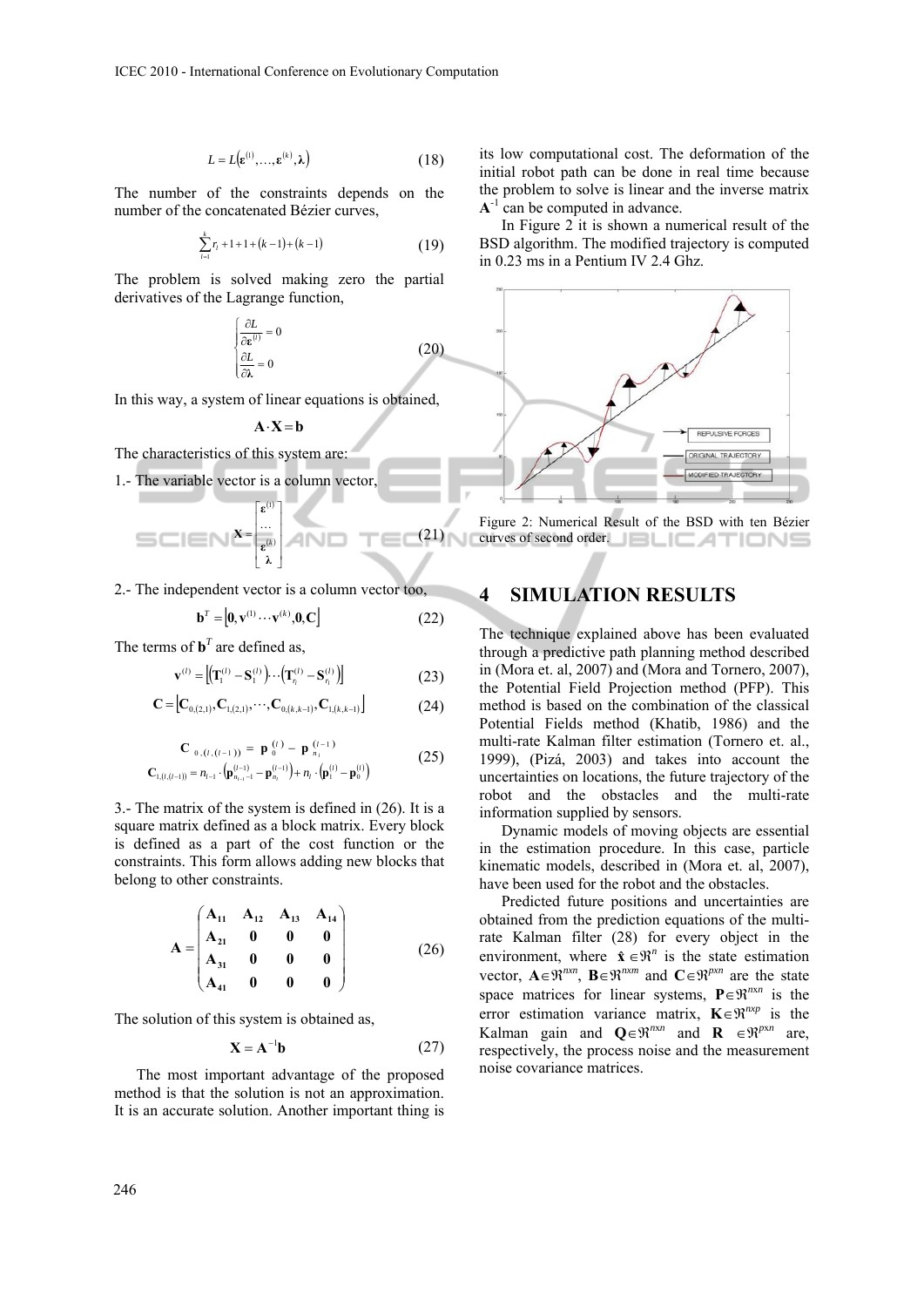$$
\hat{\mathbf{x}}_{k+l/k} = \mathbf{A} \cdot \hat{\mathbf{x}}_{k/k} + \mathbf{B} \cdot \mathbf{u}_k
$$
\n
$$
\mathbf{P}_{k+l/k} = \mathbf{A} \cdot \mathbf{P}_{k/k} \cdot \mathbf{A}^{\mathrm{T}} + \mathbf{Q}
$$
\n
$$
\mathbf{K}_k = \mathbf{P}_{k/k-1} \cdot \mathbf{C}^{\mathrm{T}} \cdot \left[ \mathbf{C} \cdot \mathbf{P}_{k/k-1} \cdot \mathbf{C}^{\mathrm{T}} + \mathbf{R} \right]^{-1} \cdot \mathbf{\Delta}_k \qquad (28)
$$
\n
$$
\hat{\mathbf{x}}_{k/k} = \hat{\mathbf{x}}_{k/k-1} + \mathbf{K}_k \cdot \left[ \mathbf{z}_k - \mathbf{C} \cdot \hat{\mathbf{x}}_{k/k-1} \right]
$$
\n
$$
\mathbf{P}_{k/k} = \mathbf{P}_{k/k-1} - \mathbf{K}_k \cdot \mathbf{C} \cdot \mathbf{P}_{k/k-1}
$$

The delta function Δ modifies the expression of the Kalman gain indicating the presence (unit  $\Delta$ matrix) or the absence (zero  $\Delta$  matrix) of measurements in one particular estimation instant. Predicted future positions are derived imposing zero Δ matrices for future instants, as measurements are not available.

Regarding to the robot, the sequence of predicted positions is considered as the Start points, *Si*, of the reference trajectory for the Bézier Shape Deformation method explained above. Every Start point is located in each second order Bézier curve. Regarding to the obstacles, their future trajectories and associated uncertainties are considering as restricted areas for path planning.

These predicted trajectories are used in the generation of the potential field  $U(\mathbf{q},i)=U_{att}(\mathbf{q},i)+$  $U_{ren}(\mathbf{q},i)$ , defined in (Mora et. al., 2007) even in the instants of time without measurements of the environment (*i*>0).

The potential field generates a force in every prediction instant *i*,  $\mathbf{F}(\mathbf{q},i) = \nabla U(\mathbf{q},i)$ , that modifies the initial prediction depending on the location of the goal and the future trajectories of the obstacles. In fact, these set of forces are transformed into displacements taking into account a particle dynamic model. These displacements are the Target points, *Ti*, defining the necessary vector, **v**, for the BSD.

With the BSD algorithm we are able to compute a new Bézier curve in real-time that modifies the preliminary predicted trajectory. This new curve guarantees the smoothness and the continuity.

A simulation application has been implemented in Matlab in order to demonstrate the statements above. Figure 3 represents a 2D four-sided scenario with six mobile obstacles and a mobile robot. The uncertainty ellipses associated to each predicted position within the prediction horizon are also depicted for the robot (in red) and the obstacles (in pink). Initially, the robot and the obstacles follow linear trajectories (given by the kinematic model) going from side to side of the environment.

When the obstacles come close to the robot, it starts a smooth avoiding manoeuvre, based on the Bézier Shape Deformation method, which modifies its initial trajectory and guides the robot to the goal without collision. In Figure 3a the robot is following a straight line trajectory when a future collision is detected. The initial trajectory is modified in realtime using the BSD method and the resulting trajectory is shown in Figure 3b and Figure 3c. Finally, Figure 3d shows another avoidance manoeuvre the modified trajectory.

## **5 CONCLUSIONS AND FUTURE WORK**

OGY PUBLICATIONS

This paper presents a new technique, called Bézier Shape Deformation (BSD), for a flexible path planning based on the deformation of a Bézier curve through vectors. These parametric curves represent in a proper way an optimized path satisfying a set of constraints at the same time. The main advantage of this method is the solution obtained; it is an accurate solution of a linear system and the computational cost is low. It computes a new trajectory in real-time avoiding the obstacles in the environment. These obstacles generate repulsive forces; these vectors are introduced in the BSD algorithm. The method used to solve it is the Lagrange theorem. The simulation results show the successful resulting trajectory.



Figure 3: Simulation application - A robot follows a straight line avoiding the mobile obstacles using the BSD method.